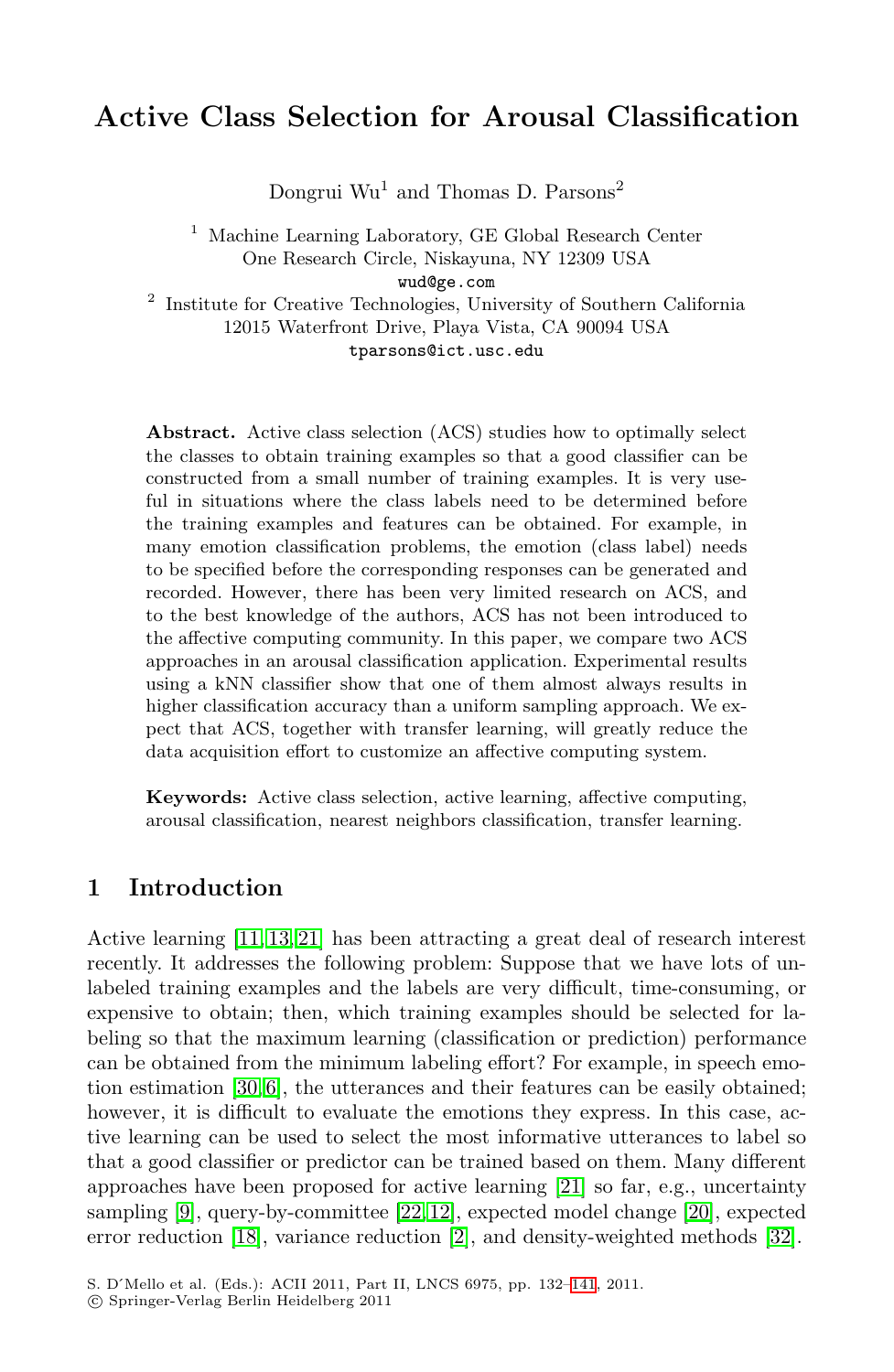One fundamental assumption in a[ctiv](#page-9-6)e learning is that the training examples can be obtained without knowing the classes (i.e., features can be obtained without knowing the labels). However, in practice there may be situations that the class label needs to be determined first before the training examples can be obtained. For example, in the arousal classification experiment reported in [28], where a Virtual Reality Stroop Test (VRST) was used to obtain training examples, one needs to select a [lev](#page-9-7)el of arousal (which is the class label) first, and then displays the appropriate test to elicit the corresponding physiological responses, from which the features can be extracted [16]. A classifier is then constructed to estimate a subject's arousal level from physiological responses. So, the problem becomes how to optimally select the classes to obtain training examples so that a good classifier can be constructed from a small number of training examples.

Unlike the rich literature on active learning, there has been limited research on active class selection (ACS). Weiss and Provost [27] studied a closely-related problem: if only n training examples can be select[ed,](#page-9-8) in what proportion should the classes be represented? However, as suggested and verified by Lomasky et al. [10], if one can control the classes from which training examples are generated, then utilizing feedback during learning to guide the generation of new training data may yield better performance than learning from any *a priori* fixed class distributions. They proposed several ACS a[ppr](#page-1-0)oaches to iteratively select classes for ne[w](#page-3-0) training instances based on the existing performance of the classifier, an[d s](#page-7-0)howed that ACS may result in better classification accuracy.

<span id="page-1-0"></span>In this paper we apply ACS to the arousal classification problem [28], where three arousal levels need to be distinguished using physiological responses. We implement two of Lomasky et al.'s ACS approaches and perform extensive experiments to compare their performance. To the authors' best knowledge, this is the first time that ACS has been introduced to the affective computing community.

The remainder of this paper is organized as follows: Section 2 introduces the ACS algorithms. Section 3 presents the experime[ntal](#page-9-9) results of ACS in arousal classification. Section 4 draws conclusions and points out some future research directions.

## **2 Active Class Selection (ACS)**

This section introduces two iterative ACS algorithms. F[or s](#page-8-3)implicity we use the knearest neighbors (kNN) classifier; however, the algorithms can also be extended to more advanced classifiers like the support vector machine (SVM) [25].

We assu[me](#page-8-3) that there are  $C$  classes and no limits on generating instances of a particular class. All methods begin with a small set of  $l_0$  labeled training examples, where  $l_i$  is the number of instances to generate in Iteration i. ACS is used to determine  $p_i^c$  ( $0 \leq p_i^c \leq 1$ ), the portion of the  $l_i$  instances that should be generated from Class c. We compare the following three approaches, of which the first is our baseline and the latter two are ACS schemes proposed in [10]:

1. *Uniform*: All classes are uniformly sampled, i.e.,  $p_i^c = \frac{1}{C}$ . This is also the baseline method used in [10]. Uniform sampling is the most intuitive and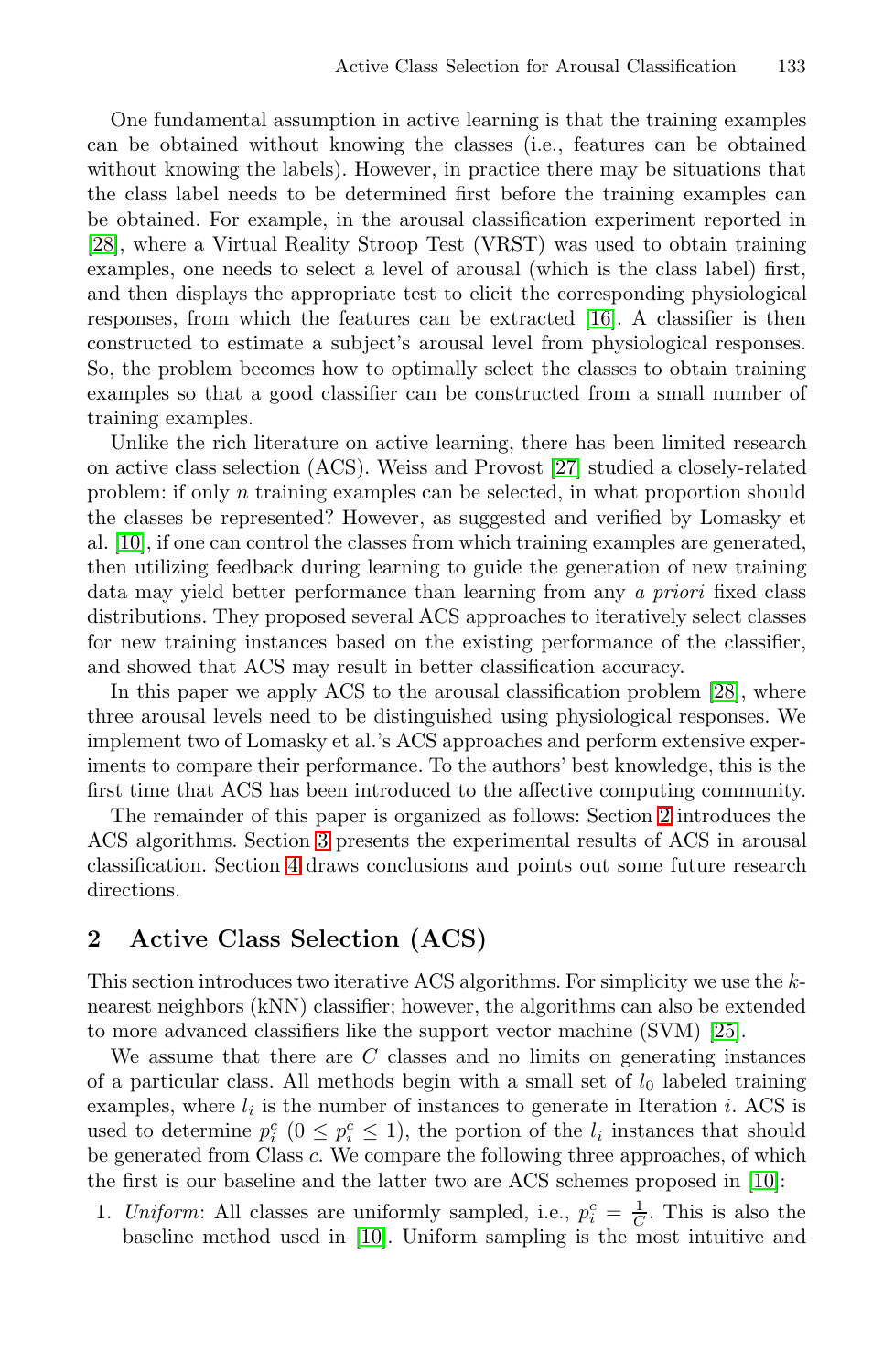#### 134 D. Wu and T.D. Parsons

frequently used method if there is no *a priori* knowledge on how the sampling should be better done.

2. *Inverse* (ACS<sub>1</sub>): This method relies on the assumption that poor class accuracy is due to not having observed enough training examples. It requires internal cross-validation to evaluate the performance of the current classifier so that the poor class can be identified. Leave-one-out cross-validation was used in this paper. In Iteration  $i$ , we record the classification accuracy (in the leave-one-out cross-validation) for each class,  $a_i^c$ ,  $c = 1, 2, ..., C$ . Then, the probability of generating a new instance from Class  $c$  is proportional to the inverse of  $a_i^c$ , i.e.,

<span id="page-2-1"></span><span id="page-2-0"></span>
$$
p_i^c = \frac{\frac{1}{a_i^c}}{\sum_{c=1}^C \frac{1}{a_i^c}}
$$
 (1)

3. *Accuracy Improvement*  $(ACS<sub>2</sub>)$ : This method is based on the intuition that the accuracy of classes that have been well learned will not change with the addition of new data and thus we should focus on classes that can be improved. Again, it requires internal cross-validation to evaluate the performance of the classifier in the current iteration so that its accuracy can be compared with the classifier in the previous iteration. Leave-one-out cross-validation was used in this paper. In Iteration  $i$ , we record the classification accuracy (in the leave-one-out cross-validation) for each class,  $a_i^c$ ,  $c = 1, 2, \dots, C$ . Then, the probability of generating a new instance from Class c is

$$
p_i^c = \max\left(0, \frac{a_i^c - a_{i-1}^c}{\sum_{c=1}^C (a_i^c - a_{i-1}^c)}\right) \tag{2}
$$

The detailed algorithms for  $ACS_1$  and  $ACS_2$  are given below.

#### **Algorithm 1.** The algorithm for  $ACS_1$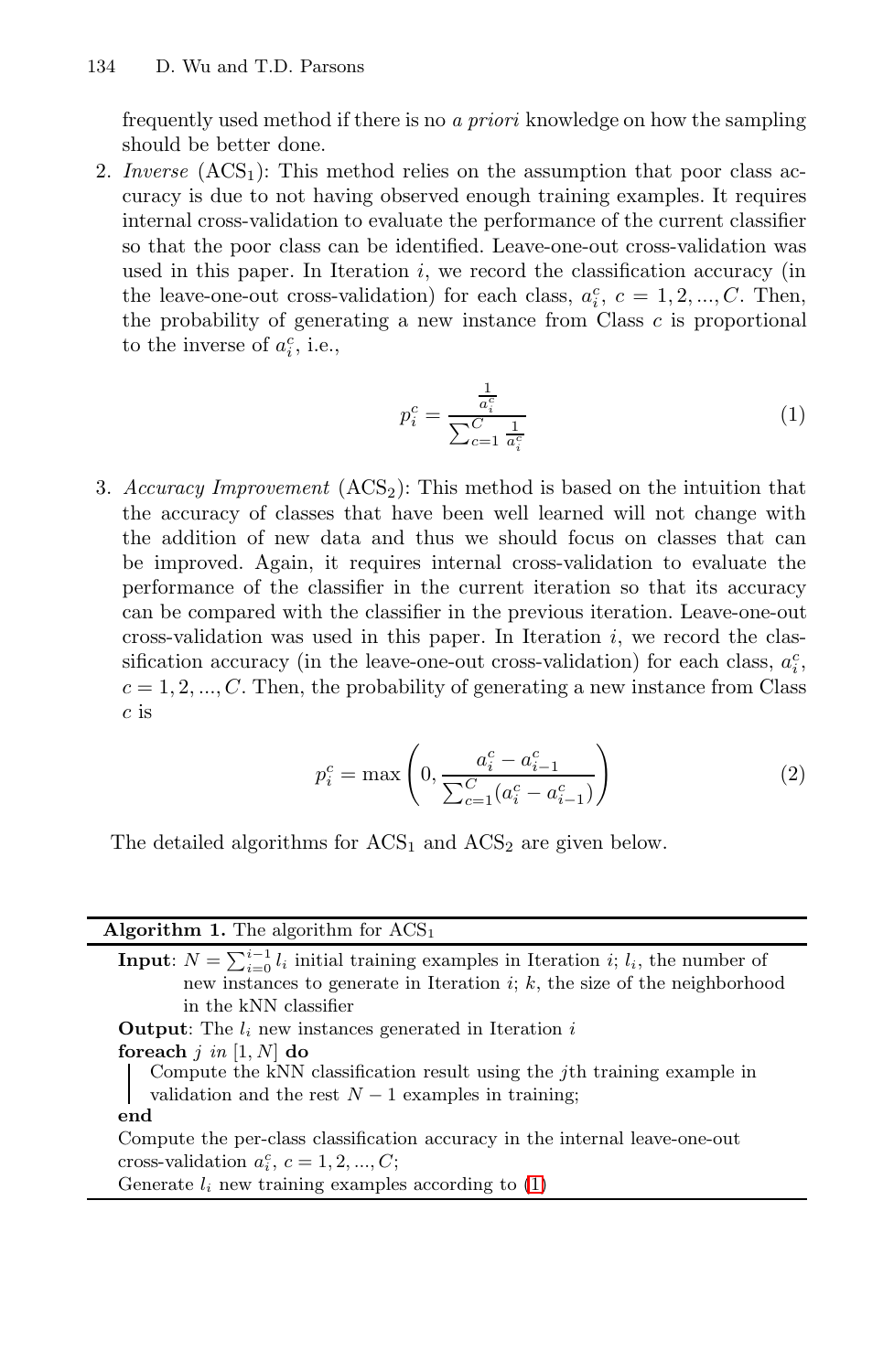#### **Algorithm 2.** The algorithm for  $\text{ACS}_2$

<span id="page-3-0"></span>

| <b>Input:</b> $N = \sum_{i=0}^{i-1} l_i$ initial training examples in Iteration <i>i</i> ; $l_i$ , the number of |
|------------------------------------------------------------------------------------------------------------------|
| new instances to generate in Iteration <i>i</i> ; $a_{i-1}^c$ , $c = 1, 2, , C$ , the                            |
| per-class classification accuracy in the internal leave-one-out                                                  |
| cross-validation from Iteration $i-1$ ; k, the size of the neighborhood in                                       |
| the kNN classifier:                                                                                              |
| <b>Output:</b> The $l_i$ new instances generated in Iteration i                                                  |
| foreach $j$ in [1, N] do                                                                                         |
| Compute the kNN classification result using the j <sup>th</sup> training example in                              |
| validation and the rest $N-1$ examples in training;                                                              |
| end                                                                                                              |
| Compute the per-class classification accuracy in the internal leave-one-out                                      |
| cross-validation $a_i^c$ , $c = 1, 2, , C$ ;                                                                     |
| Generate $l_i$ training examples according to (2)                                                                |

## **3 Experiment**

This section prese[nt](#page-8-4)s our experimental results [on](#page-9-10) comparing the three sampling approaches, with application to the arousal classification problem introduced in [28].

#### **3.1 Data Acquisition**

The use of psych[oph](#page-9-11)[ys](#page-8-5)iolo[gic](#page-9-6)[al m](#page-9-8)easures in [s](#page-8-6)[tu](#page-8-7)[dies](#page-9-8) of persons immersed in high-fidelity virtual environment scenarios offers the potential to develop current physiological computing ap[pro](#page-9-12)aches [1] into affective computing [17] scenarios. Affective computing has been gaining popularity rapidly in the last decade because it has great potential in the next generation of human-computer interfaces [17, 24, 26]. An important task in implementing an affective computing system is affect recognition, which recognizes the user's affect from various signals, e.g., speech  $[5, 8, 19, 30]$ , facial expressions  $[15, 4]$ , physiological signals  $[3, 7, 28]$ , etc.

The Virtual Reality Stroop Task (VRST) [16, 28] utilized in this paper involves the subject being immersed into a virtual Humvee as it travels down the center of a road, during which Stroop stimuli [23] appear on the windshield, as shown in Fig. 1. The VRST stimuli are presented within both "safe" (low threat) and "ambush" (high threat) settings. Low threat zones consist of little activity aside from dri[vin](#page-9-8)g down a desert road, while the more stressful high threat zones include gunfire, explosions, and shouting amongst other stressors. Psychophysiological measures of skin conductance level (SCL), respiration (RSP), vertical electrooculograph (VEOG), electrocardiographic activity (ECG), and electroencephalographic activity (EEG) are recorded continuously throughout exposure to the virtual environment.

There are many different scenarios eliciting different levels of arousal in VRST. In this study we chose the following three of them to affect different arousal levels, which had been used in [28]: 1) Scenario I: Low threat, color naming; 2) Scenario II: High threat, color naming; and, 3) Scenario III: High threat,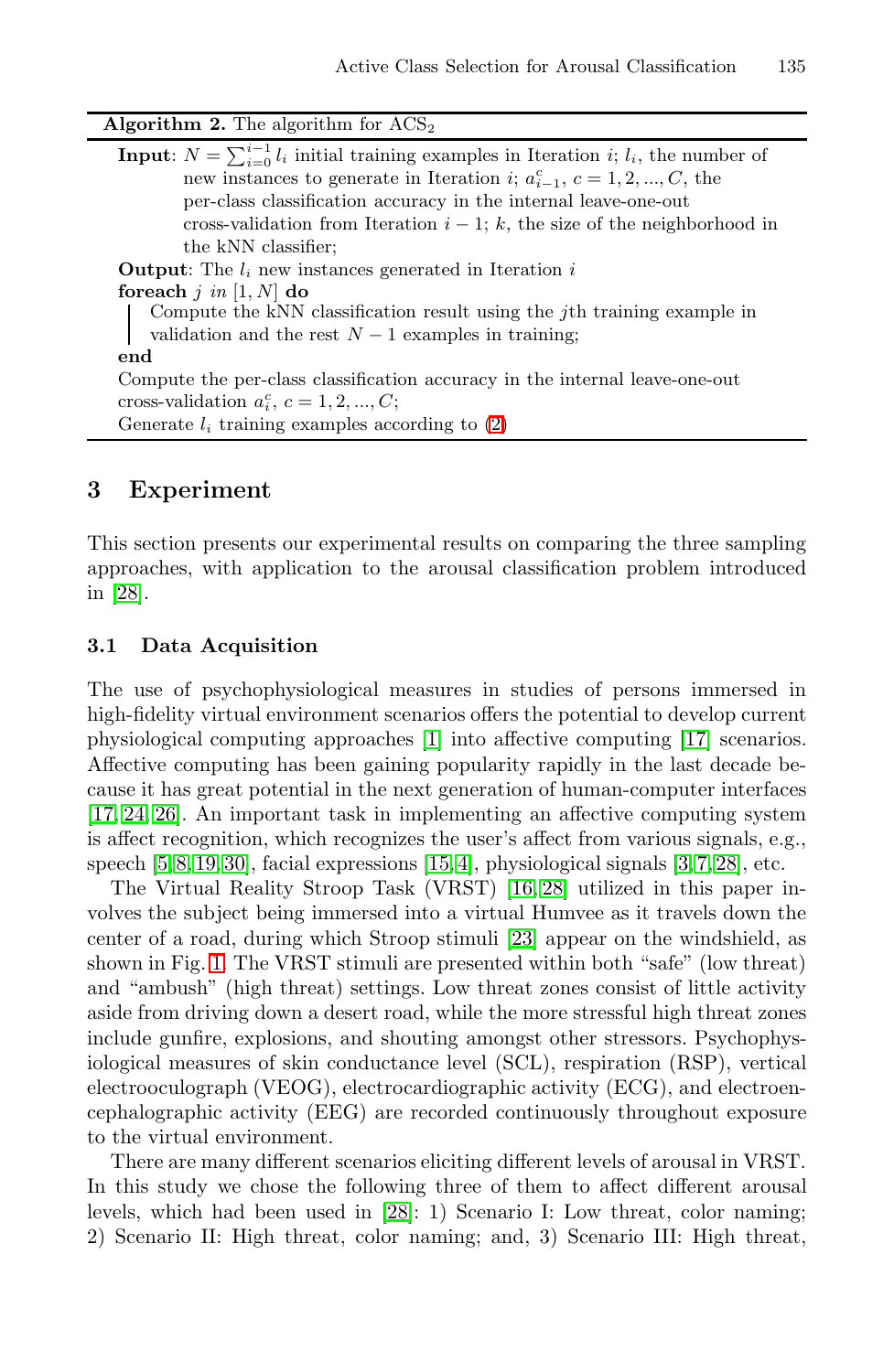#### 136 D. Wu and T.D. Parsons



**Fig. 1.** The Humvee Stroop Scenarios. (a) Color Naming; (b) Word Reading; and, (c) Interference.

interference. Each scenario consisted of 50 tests. Three colors (Blue, Green, and Red) were used, and they were displayed with equal probability. In Scenario I, 50 colored numbers were displayed at random locations on the windshield one by one while the subject was driving through a safe zone. Scenario II was similar to Scenario I, except that the subject was driving through an ambush zone. Scenario III was similar to Scenario II, except that Stroop tests instead of color naming tests were used. In terms of arousal, the three scenarios are in the order of  $I < II < III$ .

A total of 19 college aged students participated in this experiment. Strict exclusion criteria were enforced so as to minimize the possible confounding effects of additional factors known to adversely impact a person's ability to process information, including psychiatric (e.g., mental retardation, psychotic disorders, diagnosed learning disabilities, Attention-Deficit/Hyperactivity Disorder, and Bipolar Disorders, as well as substance-related disorders within two years of evaluation) and neurologic (e.g., seizure disorders, closed head injuries with loss of consciousness greater than 15 minutes, and neoplastic diseases) conditions. The University of Southern California's Institutional Review Board approved the study. After informed consent was obtained, basic demographic information was obtained.

#### **3.2 Comparative Study**

One of the 19 subjects did not respond at all in one of the three scenarios, and was excluded as an outlier. Only the remaining 18 subjects were studied. Each subject had 150 responses (50 for each arousal level). The same 29 features as those in [28] were used. In the comparative study  $k = \{1, 2, 3, 4\}$ , since we want to examine whether the performance of ACS is consistent for different  $k$ . We studied each subject separately, and for each subject  $l_0 = k + 1$  (so that we can run leave-one-out cross-validation using the kNN classifier). Only one new instance was generated in each iteration. After Iteration  $i$ , the kNN classification performance was evaluated using the rest  $150 - (k + i + 1)$  responses from the same subject. We repeated the experiment 100 times (each time the  $l_0$  initial training examples were chosen randomly) for each subject and  $k$  and then report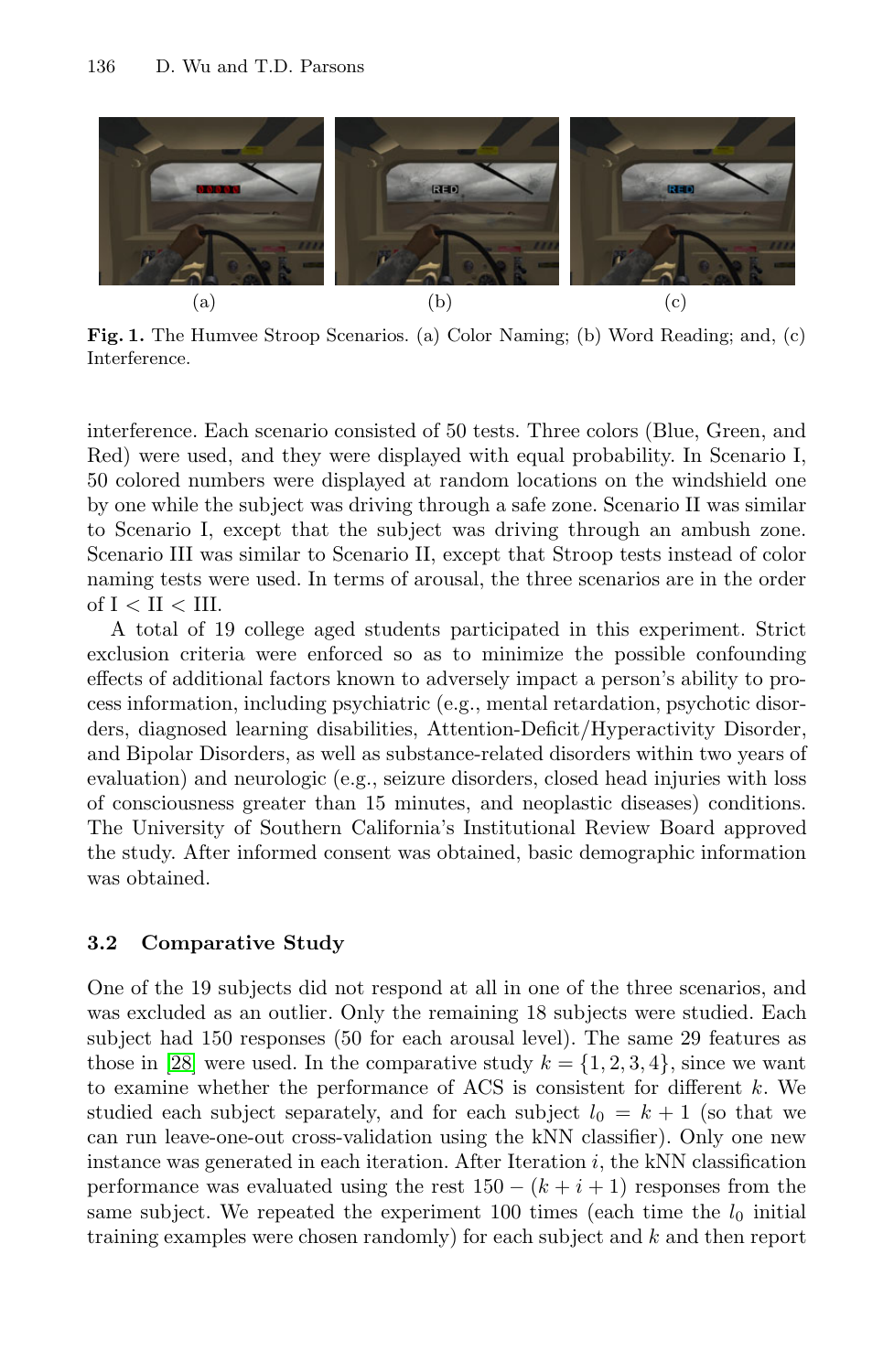the average performance of the three class-selection approaches. It is necessary to repeat the experiment many times to make the results statistically meaningful because there are two forms of randomness: 1) a subject generally had different responses at the same arousal level (class label), so for the same sequence of class labels the training examples were different; and, 2) the new class label was generated according to a probability distribution instead of deterministically.

Experimental results for  $k = \{1, 2, 3, 4\}$  are shown in Fig. 2. Each of the first 18 sub-figures in (a)-(d) represents a different subject, and the last sub-figure shows the average performance of the three class-selection approaches over the 18 subjects. Observe that:

1[.](#page-8-3) [G](#page-8-3)enerally ACS<sup>1</sup> (Inverse) always outperformed the uniform sampling approach. To show that the performance difference is statistically significant, we performed paired  $t$ -tests to compare the average performances of  $\text{ACS}_1$ and the uniform sampling approach for  $k = \{1, 2, 3, 4\}$  and  $\alpha = 0.05$ . When  $k = 1, t(17) = 4.66, p = 0.0002$ . When  $k = 2, t(17) = 9.06, p < 0.0001$ . When  $k = 3$ ,  $t(16) = 8.27$ ,  $p < 0.0001$ . When  $k = 4$ ,  $t(15) = 7.97$ ,  $p < 0.0001$ . Clearly, the performance difference is always statistically significant.

Interestingly, in [10] Lomasky et al. pointed out that the inverse method did not work well. We think this is because the performance of an ACS approach is highly application-dependent, and the inverse approach is particularly suitable for the arousal classification problem. This was partially supported by the fact that Lomasky et al. compared five different sampling approaches in [10] on two datasets, and none of them seemed to be universally better than others. However, more experiments and analysis are needed to better understand the underlying re[as](#page-7-1)ons and also the stability of the inverse method.

- 2.  $ACS<sub>2</sub>$  (Accuracy improvement) always had the worst performance among the three sampling approaches. This is because in each iteration only one new instance is generated (assume it belongs to Class  $c'$ ), and hence very probably in the next iteration only the classification accuracy of Class  $c'$  is improved; as a result,  $\text{ACS}_2$  keeps generating new instances from Class  $c'$ and makes the class distribution very imbalanced. Some typical trajectories of selected training example classes for Subject 1 are shown in Fig. 3. Clearly,  $ACS<sub>2</sub>$  tends to stick to a particular class.
- 3. The overall classification performance decreased as k increased. The exact reason is still under investigation. However, the performance downgrade of  $\text{ACS}_1$  was smaller than the uniform sampling approach. This suggests that  $\text{ACS}_1$  is less sensitive to k, which is good when it is difficult to determine the optimal k.

In summary, we have demonstrated through a simple kNN classifier the advantages of ACS, which include higher classification accuracy and more robustness to parameter selection.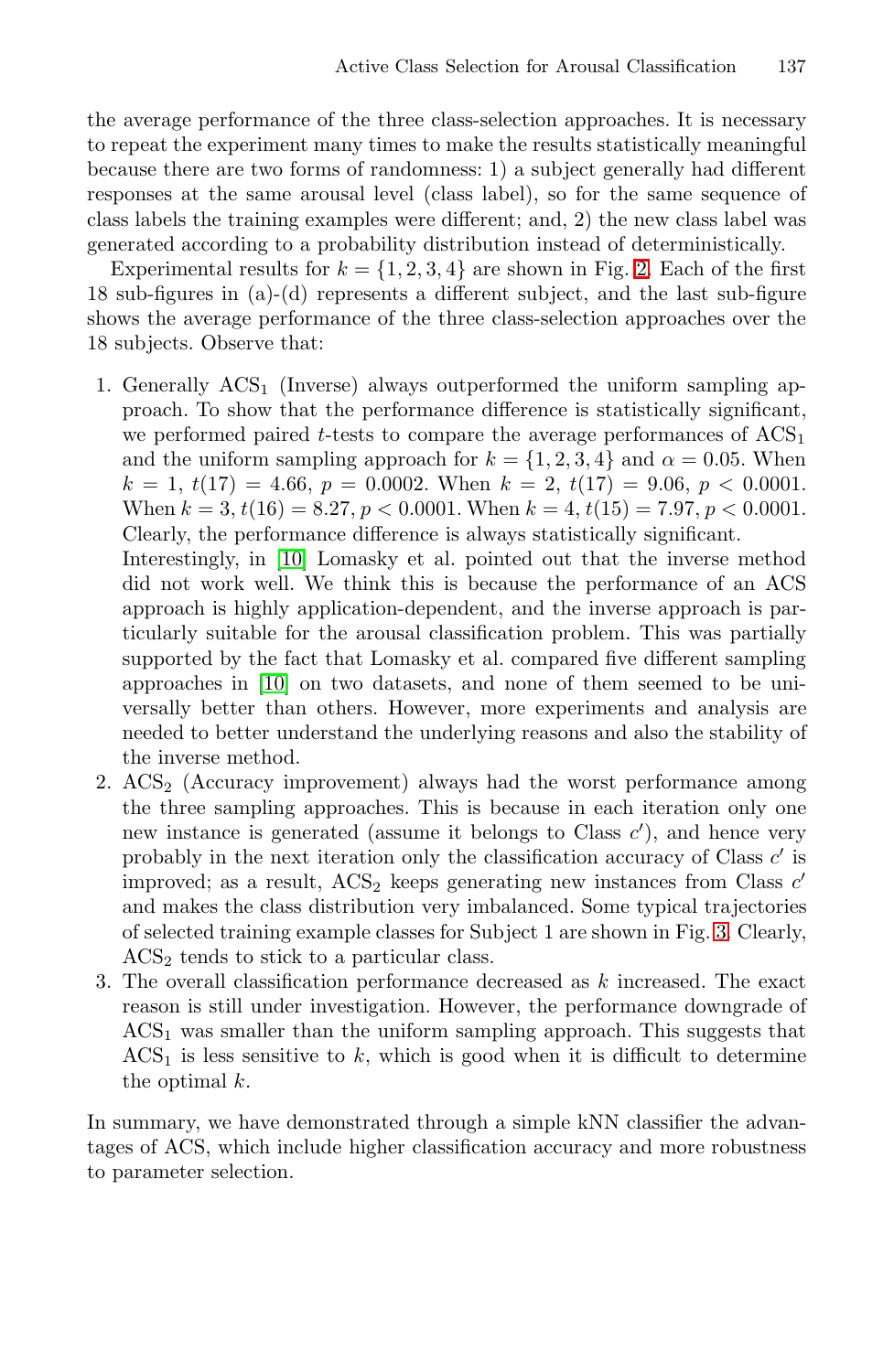

<span id="page-6-0"></span>**Fig. 2.** Performance comparison of the three class-selection approaches on the 18 subjects. (a)  $k = 1$ ; (b)  $k = 2$ ; (c)  $k = 3$ ; (d)  $k = 4$ . The horizontal axis shows the number of training examples, and the vertical axis shows the testing accuracy on the remaining examples from the same subject. —: Uniform;  $-$  -:  $ACS<sub>1</sub>$  (Inverse);  $-$  -:  $ACS<sub>2</sub>$ (Accuracy Improvement).

We need to point out that ACS has more computational cost than the uniform sampling approach, because before acquiring each new training example it needs to compute the leave-one-out cross-validation performance and then to determine which class to sample. However, since a person's physiological responses or affective states cannot change very quickly (usually on the order of seconds), and the extra computational cost only occurs during the training process, it does not hinder the applicability of ACS.

Finally, note that the purpose of the experiments is not to show how good a kNN classifier can be in arousal classification; instead, we aim to demonstrate how ACS can improve the performance of an existing classifier. Also, as we have shown in this section, not necessarily all ACS algorithms can always improve the classification performance. For each particular application, a small dataset may be needed to identify the ACS approach.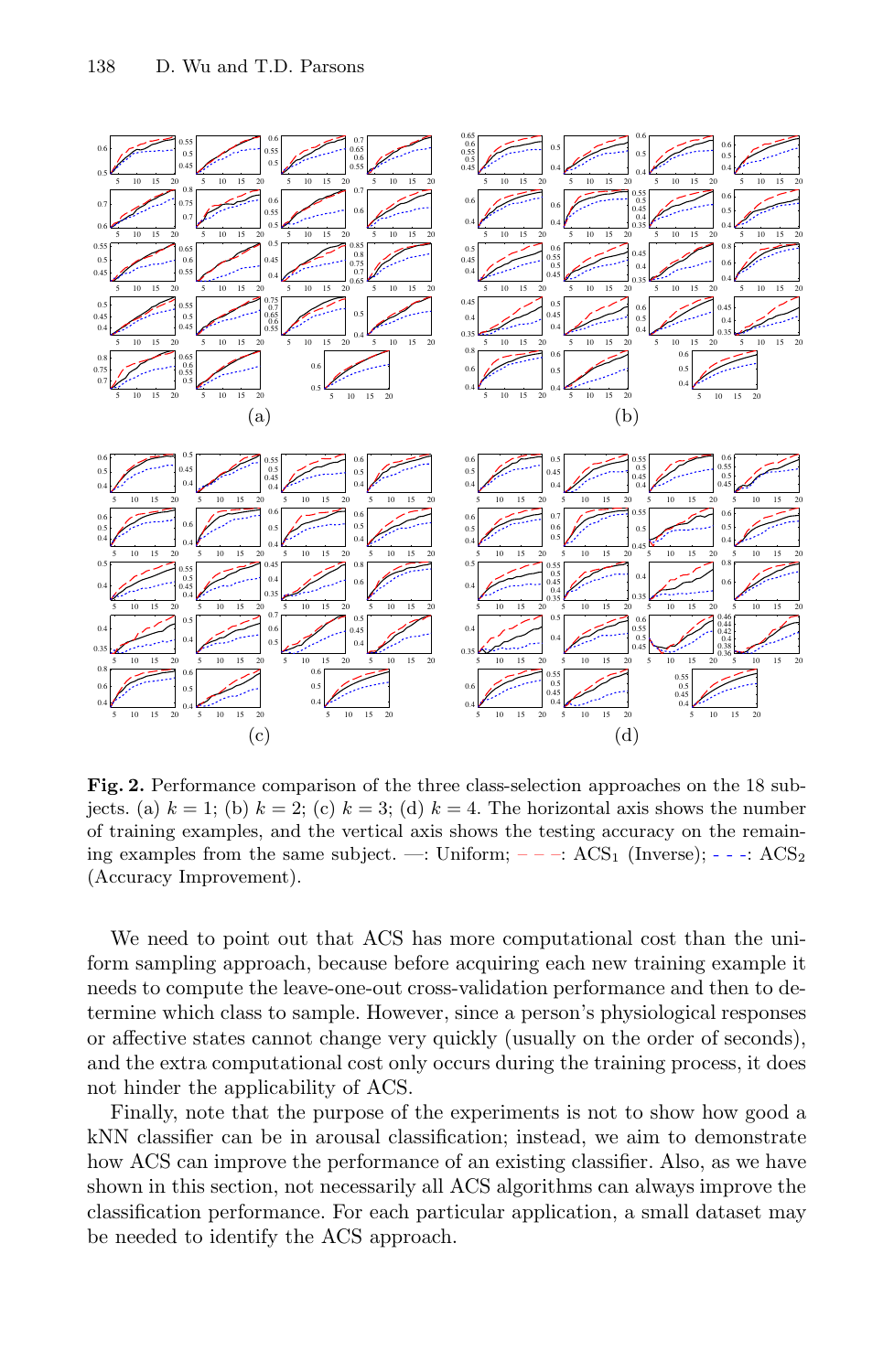<span id="page-7-1"></span>

<span id="page-7-0"></span>**Fig. 3.** Typical trajectories of selected training example classes for Subject 1. (a)  $k = 1$ ; (b)  $k = 2$ ; (c)  $k = 3$ ; (d)  $k = 4$ . The horizontal axis shows the index of training examples, and the vertical axis shows the corresponding class index.

## **4 Conclusions and Future Research**

Active class selection studies how to optimally select the classes to obtain training examples so that a good classifier can be constructed from a small number of training examples. In this paper, we have compared two ACS approaches in an arousal classification application. Experimental results using a kNN classifier showed that the inverse ACS approach generally resulted in higher classification accuracy and more robustness than the uniform sa[mp](#page-9-8)ling approach. To the best knowledge of the authors, this is the first time that ACS has been applied to affective computing problems.

Our future research includes:

- 1. To compare ACS approaches using more [adv](#page-9-9)anced classifiers like SVM, logistic regression, etc, a[nd](#page-8-8) [also](#page-9-13) on more affective computing datasets, to study whether the performance improvement is consistent and universal.
- 2. To integrate ACS with feature selection. As it has been shown in [28], many of the 29 features are not useful. However, the useful features are subjectdependent. As the features directly affect the NNs, it is necessary to integrate ACS with feature selection for further performance improvement.
- 3. To integrate ACS with classifier parameter optimization, e.g.,  $k$  in the kNN classifier, and  $C$ ,  $\epsilon$  and the kernel parameters in the SVM [25].
- 4. To combine ACS with transfer learning [14,31] in affective computing. A major assumption in many classification and prediction algorithms is that the training and test data are in the same feature space and have the same distribution. However, this does not hold in many real-world applications. For example, in the arousal classification experiment introduced in this paper, a subject's physiological responses at a certain arousal level are generally quite different from another's. This makes it difficult to make use of other subjects' responses. In this paper we ignored other subjects' responses completely in classifying an individual subject's arousal level. However, all subjects' responses should still be similar at some extent, and hence other subjects'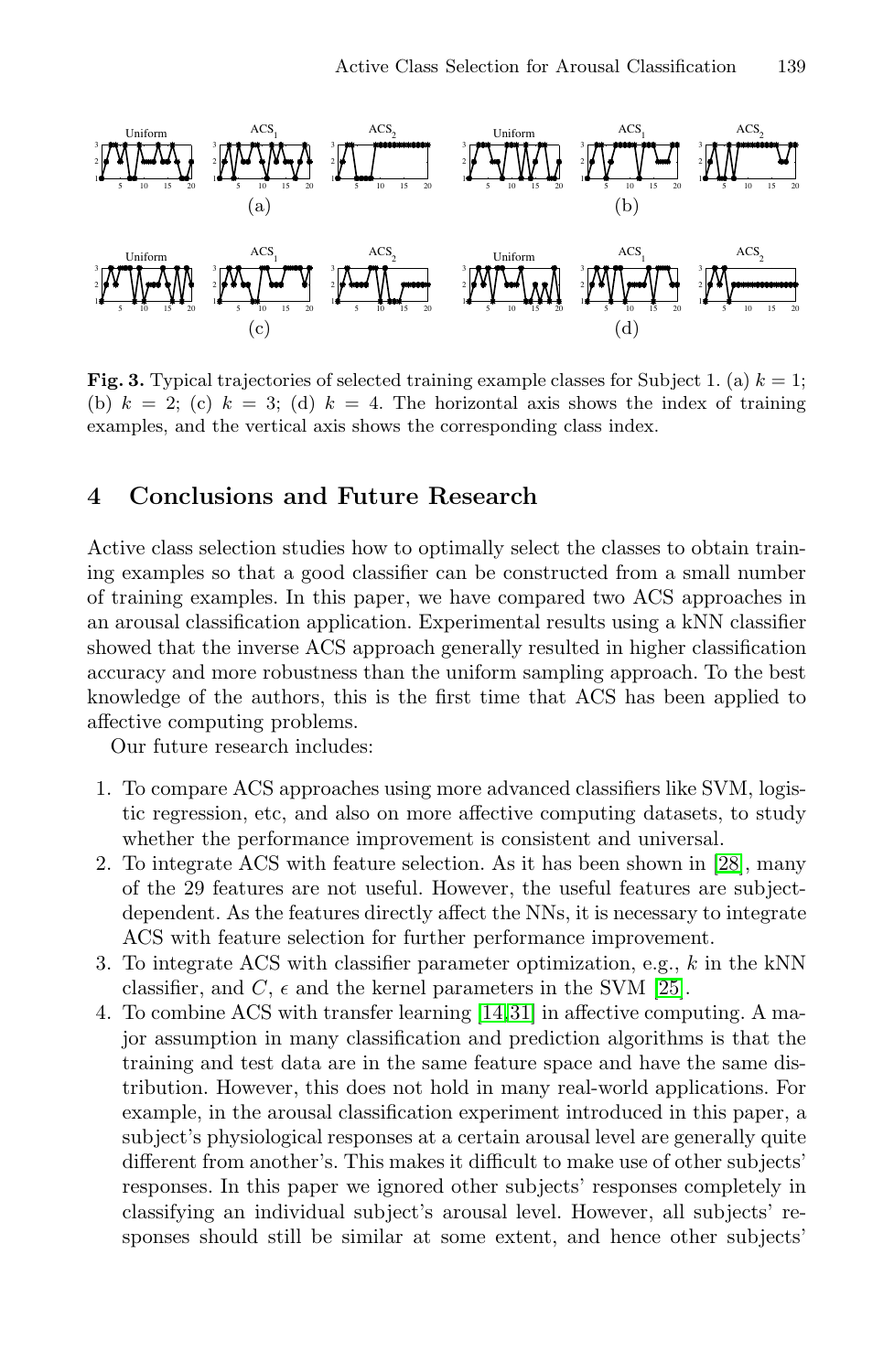#### 140 D. Wu and T.D. Parsons

responses may also be useful in classifying an individual subject's arousal levels. Transfer learning is a framework to address this kind of problems by making use of auxiliary training examples. We [29] have applied inductive transfer learning to the above arousal classification problem and showed that the auxiliary training examples can indeed improve the classification performance. We expect that further performance improvement can be obtained by combining transfer learning and ACS, i.e., very few user-specific training examples are needed to obtain satisfactory classification accuracy if ACS and transfer learning are integrated properly. This would make it much easier to customize an affective computing system for individual use.

## <span id="page-8-6"></span><span id="page-8-5"></span><span id="page-8-4"></span><span id="page-8-2"></span>**References**

- 1. Allanson, J., Fairclough, S.: A research agenda for physiological computing. Interacting With Computers 16, 858–878 (2004)
- <span id="page-8-0"></span>2. Cohn, D.: Neural network exploration using optimal experiment design. In: Proc. Advances in Neural Information Processing Systems (NIPS), Denver, CO, vol. 6, pp. 679–686 (1994)
- <span id="page-8-7"></span>3. Fairclough, S.H.: Fundamentals of physiological computing. Interacting with Computers 21, 133–145 (2009)
- 4. Fasel, B., Luettin, J.: Automatic facial expression analysis: A survey. Pattern Recognition 36(1), 259–275 (2003)
- 5. Grimm, M., Kroschel, K., Mower, E., Narayanan, S.S.: Primitives-based evaluation and estimation of emotions in speech. Speech Communication 49, 787–800 (2007)
- 6. Grimm, M., Kroschel, K., Narayanan, S.S.: The Vera Am Mittag German audiovisual emotional speech database. In: Proc. Int'l Conf. on Multimedia & Expo. (ICME), Hannover, German, pp. 865–868 (2008)
- <span id="page-8-3"></span>7. Kim, J., Andre, E.: Fusion of multichannel biosignals towards automatic emotion recognition. In: Lee, S., Ko, H., Hahn, H. (eds.) Multisensor Fusion and Integration for Intelligent Systems. LNEE, vol. 35, pp. 55–68. Springer, Heidelberg (2009)
- 8. Lee, C.M., Narayanan, S.S.: Toward detecting emotions in spoken dialogs. IEEE Trans. on Speech and Audio Processing 13(2), 293–303 (2005)
- <span id="page-8-1"></span>9. Lewis, D., Catlett, J.: Heterogeneous uncertainty sampling for supervised learning. In: Proc. Int'l. Conf. on Machine Learning (ICML), New Brunswick, NJ, pp. 148– 156 (July 1994)
- <span id="page-8-8"></span>10. Lomasky, R., Brodley, C.E., Aernecke, M., Walt, D., Friedl, M.: Active class selection. In: Proc. 18th European Conference on Machine Learning, Warsaw, Poland, pp. 640–647 (September 2007)
- 11. MacKay, D.J.C.: Information-based objective functions for active data selection. Neural Computation 4, 589–603 (1992)
- 12. McCallum, A., Nigam, K.: Employing EM in pool-based active learning for text classification. In: Proc. Int'l. Conf. on Machine Learning (ICML), Madison, WI, pp. 359–367 (July 1998)
- 13. Muslea, I., Minton, S., Knoblock, C.A.: Active learning with multiple views. Journal of Artificial Intelligence Research 27, 203–233 (2006)
- 14. Pan, S.J., Yang, Q.: A survey on transfer learning. IEEE Trans. on Knowledge and Data Engineering 22(10), 1345–1359 (2010)